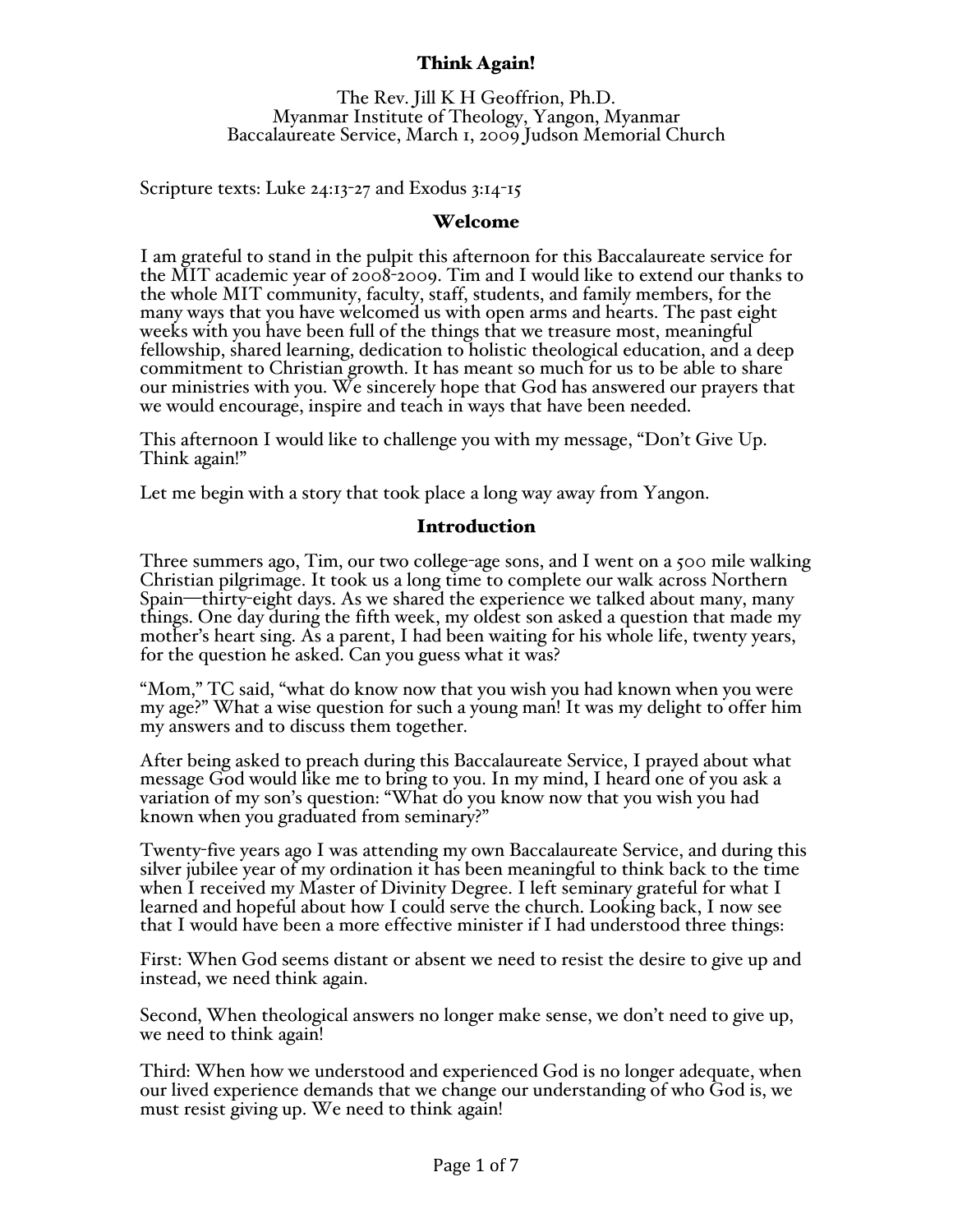It is my sincere hope and prayer that this sermon will be helpful to you and to the people that you will soon be serving in whatever ministries lay ahead.

### When God seems distant or absent, think again!

I wish that when I graduated from seminary that I had known that during the times when Christ seems very distant and perhaps even absent, He is actually present.

When I was fourteen years old, I went about 1400 miles away from my family to attend a boarding school. During my first year away I had a lot of growing up to do, including spiritually. I tried really hard to get in touch with God and find out more about who God was. In the evenings, I would take my guitar outside and sit alone under the stars, and sing my favorite spiritual songs. Then I would say a prayer, "God if you are out there, show yourself to me." Then I would wait. I don't know what I was hoping God would do. Maybe I thought God would speak in an audible voice from the skies. Or maybe I imagined that he would send some supernatural sign that would convince me once and for all of God's existence. But as far as I could tell, nothing happened.

Sometimes I would plead, "God, why don't you show yourself to me? Please, show yourself to me!" I sensed that there was more to religion that what I had learned, but I didn't have any idea what it could be. For some reason I couldn't explain, I just kept seeking God, even though God seemed far out of reach.

Later, after I became a Christian, when I read the Bible, the story of the disciples on the road to Emmaus came to mean a great deal to me and helped me to understand this early period of searching for Jesus. In the Emmaus story, as you remember, on the day of Christ's resurrection, two disciples, a man named Cleopas, and an unnamed companion (could it be an unnamed woman companion? I like to imagine<br>it was!) were talking, trying to make sense of Jesus' death and the reported claims by some his other followers that angels had told some of his female followers that he was alive.

On their seven-mile journey to the town of Emmaus, these two disciples were joined<br>by another traveler who asked them what they were talking about. They were so<br>dumfounded by the question that they stopped walking. Let me from Luke 24: 17b-21.

They stood still, looking sad. Then one of them, whose name was Cleopas, answered [the traveler], "Are you the only stranger in Jerusalem who does not know the things that have taken place there in these days?" The traveler responded, "What things?" Cleopas and the other disciple replied, "The things about Jesus of Nazareth, who was a prophet mighty in deed and word before God and all the people, and how our chief priests and leaders handed him over to be condemned to death and crucified him. But we had hoped that he was the one to redeem Israel."

As readers of the Lucan gospel, we know that the third traveler was Jesus himself. When Cleopas finished telling his story, Jesus, whom Cleopas and his co-traveler did not recognize until later, taught them from the scriptures so that they could understand the true meaning of what had taken place.

What I find most meaningful about this encounter is that sincere disciples who were seeking deeper understanding of spiritual events completely missed God's presence with them! Actually, it's more dramatic than that. These two followers of Jesus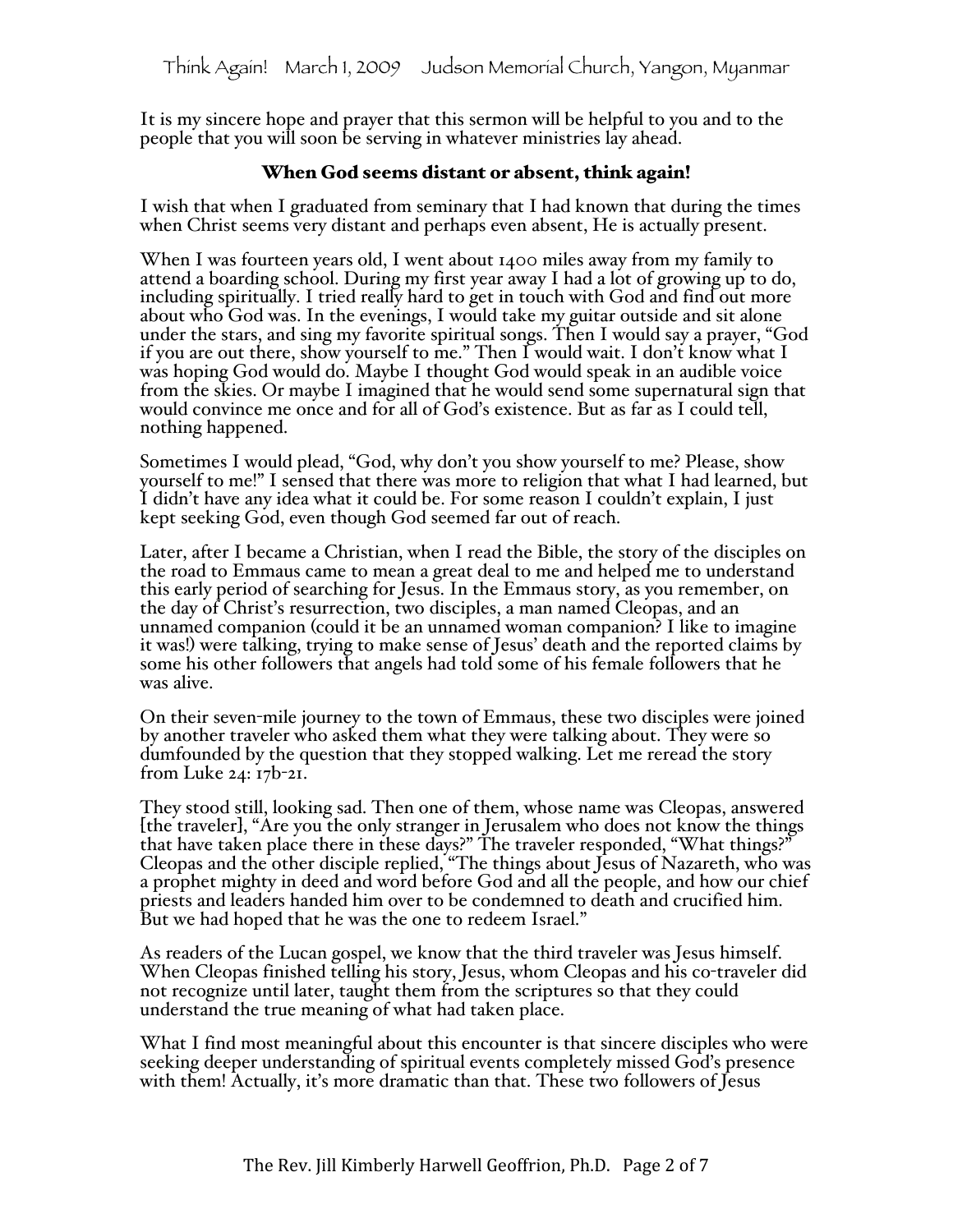actually insulted Christ. They asked him, "Are you the only stranger in Jerusalem who does not know the things that have taken place in these days?"!

Can you see the ridiculousness of it? Jesus, who had been tortured and killed, was know the horrible things that happened?"! And they even called their beloved teacher, who they didn't recognize, a stranger.

When I graduated from seminary, I didn't realize that sometimes I would find it completely impossible to perceive God's presence--even when I tried as hard as I could, even when Christ was as near to me as God possibly could be.

That was true when I was 13 years old, out in the field with my guitar. Since God God must be far away. I didn't perceive that God was in my very longing to know him better, and that my persistent seeking was God's way of leading me closer to Jesus' loving arms. In fact, after nine months of persistent prayer, I went back home for the summer. While I was there a friend invited me to a church service where I heard the gospel message for the first time and committed my life to Christ.

Unfortunately, I can't tell you that immediately I got better at recognizing God's<br>near presence. There have been many times in ministry when I asked God (silently<br>so as not to upset those I was ministering to), "God, wher the sudden death of a 6 year old granddaughter of one of my friends. As I am sure you can understand, I have asked it many, many times since arriving here in Myanmar.

I'm not sure how your prayers continue after, "God, where are you?" but I often add, "God, can't you see how hard this is? Don't you care about this suffering? Why aren't you helping more?" It's not that I want to be disrespectful of God, or that I don't trust in God's wisdom, it's just that I need to share with God my lack of understanding and desire for justice.

Tim and I have had the privilege to share time with people all over the globe who have been going through deep suffering. Sometimes it is personal, but often it is systemic. We have wondered where God is, and why God is taking so long to make a difference. This fall when we were in Goma, in the Democratic of Congo, a week before the war broke out, we joined a day of prayer that had been called by the mayor of the town. With rebels drawing close to the city, killing, raping and looting as they came, prayer was intense and very specific. In our most honest moments, I think we all wondered if God was going to help. In other words, we were asking, "God where are you?"

While we feared that God was not going to help, in reality God was as close as the next person in our pew. Gathered with us were the doctors and nurses that healed those who were shot, raped or hacked with machetes. In that chapel were pastors and community leaders who were developing programs that addressing the dire needs of the villages around us. In that chapel were the rape victims who were encouraging one another as they awaited fistula surgeries to repair the damage that had been done. Where was God? When I thought again, I realized: God was right there.

# When your theological answers are inadequate, welcome good questions. They will help you think again!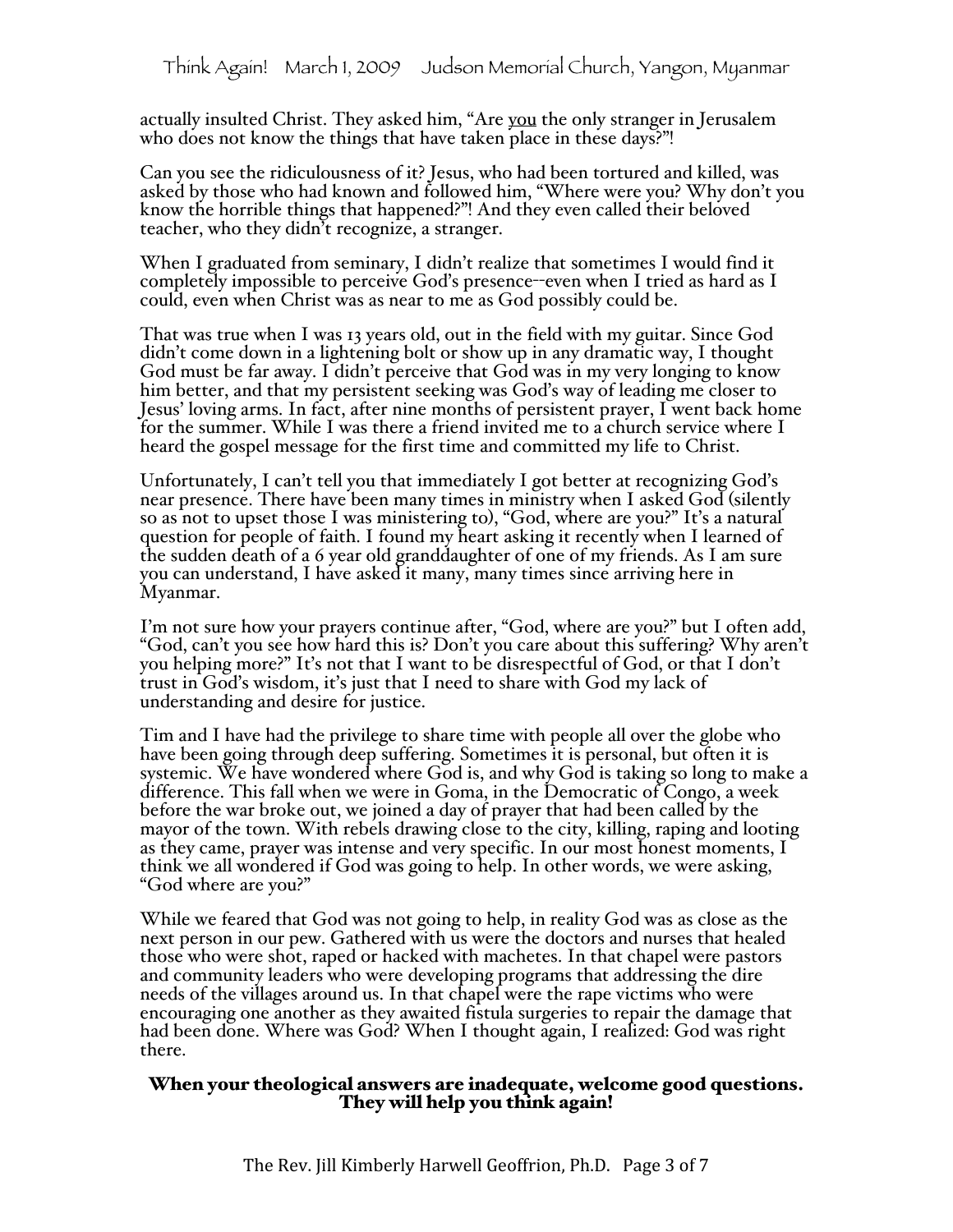Think Again! March 1, 2009 Judson Memorial Church, Yangon, Myanmar

On the eve of my seminary Baccalaureate, I felt so grateful for all that I had learned. Completing all the required classes meant that I had come to understand a great deal about Church History, Theology, the Christian and Hebrew Scriptures, and Practical Theology. My field education placements in churches and hospitals had prepared me to serve a local church as a pastor. I was leaving seminary gratefully knowing a great deal both theoretically and practically.

Obviously church leaders need sound theological answers to the big questions of life and faith. For these, we can thank the many thoughtful scholars and Christian leaders through the centuries who have gone before us as well as our professors who have taught us.

To be effective in ministry, we also must have good questions that will guide us towards deeper understanding and growth.

I've always loved questions. One of my all-time favorite quotes is from the book, *Letters to a Young Poet* written by the seasoned German poet, Rainer Maria Rilke. He advised his young reader,

"I beg you...to be patient toward all that is unresolved in your heart and to try to love the questions themselves like locked rooms and like books that are written in a very foreign tongue. Do not now seek the answers, which cannot be given you because you would not be able to live them. And the point is, to live everything. Live the questions now. Perhaps you will then gradually, without noticing it, live along some distant day into the answers."

Rainer Maria Rilke. Letters to a Young Poet. Translated by M. D. Herter Norton (New York: Norton, 1934), 35

I recently found the Bible I read right after I committed my life to Christ. In the back are four pages of questions that came to me as I read through it for the very first time. At that time the questions seemed so big that I thought I would never understand their answers, but now, thirty-seven years later, I have solid answers for almost all of them.

I was twenty-six when I graduated from seminary and was called to serve a church as one of its ministers. One of the steps to being ordained as an American Baptist pastor involved presenting a lengthy written statement of faith to an examining group of lay leaders and ministers. We were expected to give our own answers to all the big theological questions that a minister needed to address. After we read the statement, we needed to orally answer any questions that those in the meeting wanted to ask. In order to assume pastoral leadership I was required be comfortable with giving answers, and rightfully so.

If I had had a mentor s/he might have helped me to understand that as a minister I also needed to be comfortable living with big theological questions that did not have readily available answers. For many years now I have begun each day by writing down a question that I don't expect to answer right away. The question itself doesn't matter to me as much as discipline of identifying something I really don't know. It is a daily reminder to myself to stay curious and engaged in life.

Sometimes I write down big questions like "Why do all the major religions in the world value women less than men?" Or, they might be more personal, "How will God love me today?" My questions sometimes relate to a book I am reading, "What can the author possibly mean when she talks about Christian atheism?" or to something I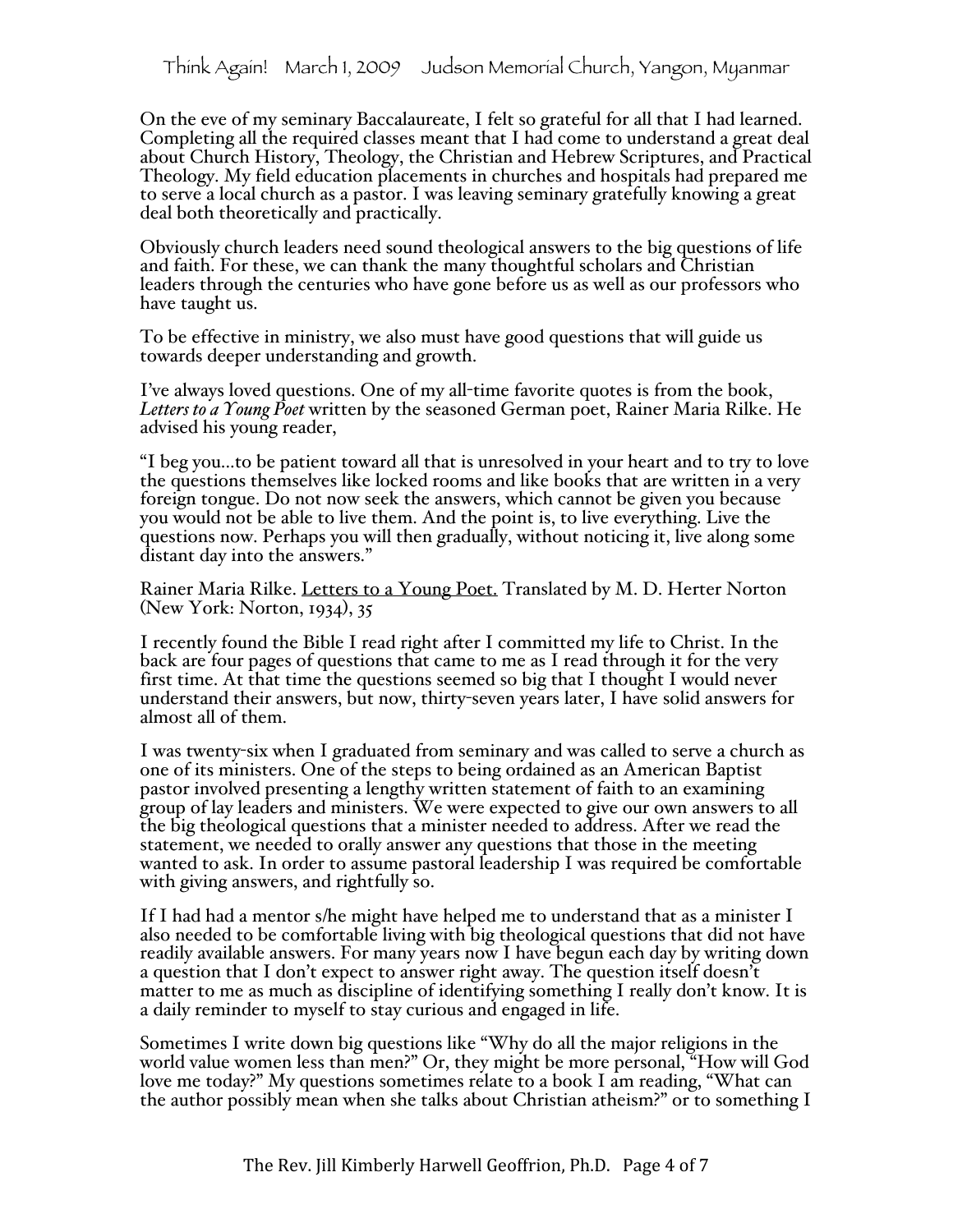have recently experienced, "How is the woman who meditating so intently at the Buddhist temple different because of her devotional practice?"

Ministry related questions are important too. Perhaps you will want to keep a list that come up based on your experience of serving as a pastor, administrator, or teacher. My list includes questions like, "How could my teaching have been more effective today?" "What is the value of my pastoral visit to the woman who is unresponsive and in a coma?" "What text should I preach on to really speak to and touch the needs of those who will be in church?" "What can I say to the family of the boy who committed suicide that will be of lasting help them in the midst of their shock and grief?" "What does God want me to say "Yes" to?" "How is my life answering God's question, 'Are you doing justice?' Micah 6:8) I choose who I can trust with my important questions, I certainly don't share all my questions with others, and I don't limit myself. I give myself permission to ask every question that comes to my mind and heart.

When we are actively pursuing God, questions will come because God is always larger than our experience. As we come to know God better, the answers that once made sense will not be adequate for the spiritual challenges that we face. God uses questions to draw us closer to the truth. As pastors and church leaders it is important that we have answers for those we serve. But having answers doesn't mean that we don't also have questions. Loving questions is one of methods God uses to help us to mature. No matter what question that appears in your mind or heart, I believe that God is big enough to handle it even if other people can't.

We need to be courageous enough to admit when the answers we once felt were adequate, aren't as useful. Then, we need to resist giving up. Instead, we need to think again!

## When God Isn't Who You Thought, Think Again!

This leads us to my third and final point. I wish that I had known better— understood more fully--when I graduated from seminary that God is always greater than who I imagine God to be.

In Exodus 3:14-16 when God told Moses to go to the Israelites and tell them of God's plan to liberate the Israelites from the Egyptians, Moses asked God, "If I come to the Israelites and say to them, 'The God of your ancestors has sent me to you,' and they ask me, 'What is his name?' what shall I say to them?"

Do you remember God's response?

God said to Moses, "I AM WHO I AM." He said further, "Thus you shall say to the Israelites, 'I AM has sent me to you.'...This is my name forever, and this my title for all generations.

A man named J B Phillips once wrote a book called *Your God is Too Small.* His point was simple to understand, but harder to live with. He wrote that all through life we discover that who we think God to be just isn't true. God is always bigger and more complicated than we can imagine or understand.

As a hospital chaplain named Greg Garrett, who recently wrote a book called *Stories from the Edge: A Theology of Grief* (Westminster, 2008) explains, each of us has a working idea of who God is, and it's always good enough, until something in our lives changes and our understanding doesn't fit anymore. That's when we have a choice. "I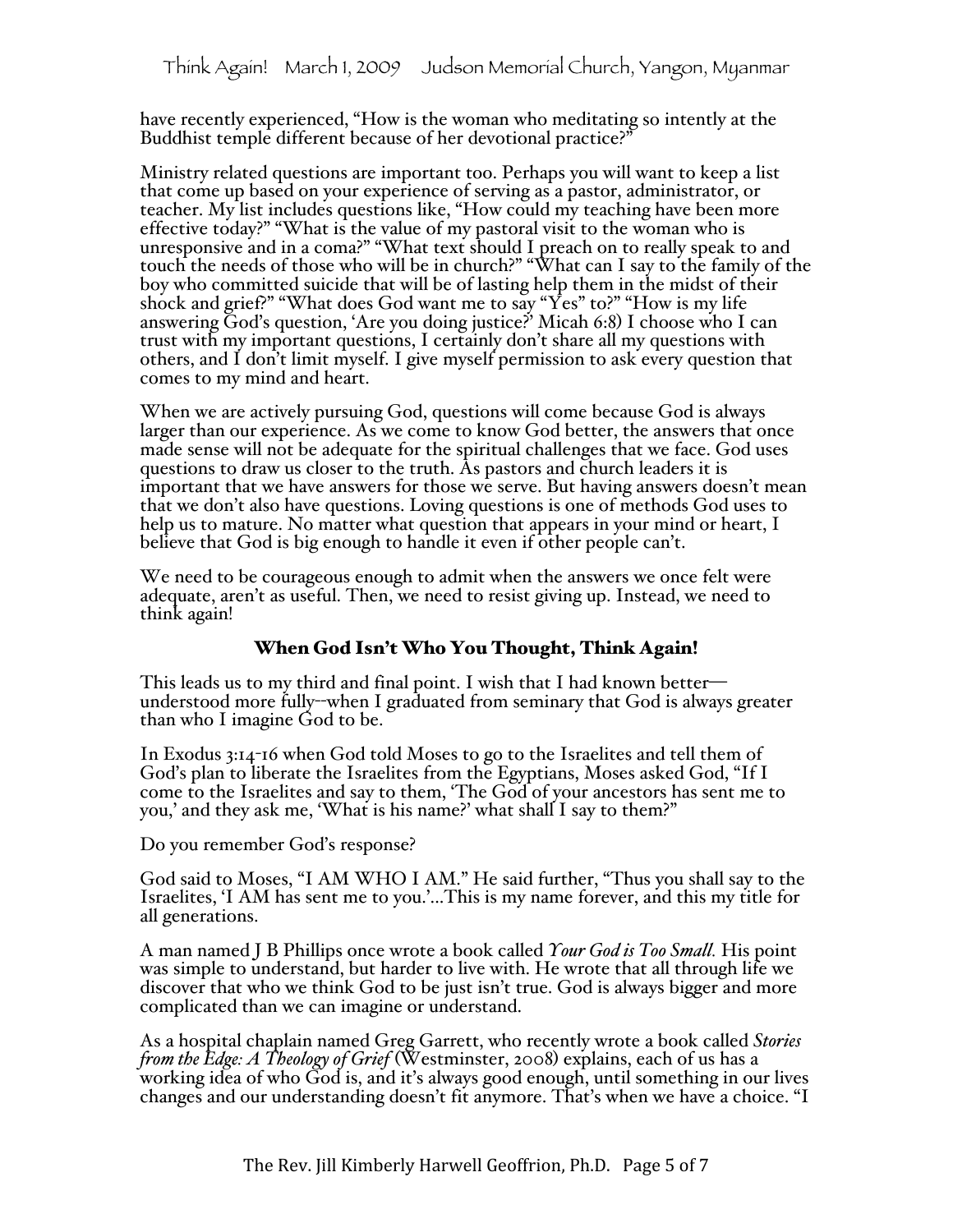guess God just isn't who I thought" and give up on trying to know God better or, we can think again.

Tim and I knew that when we came to Myanmar our understanding of God would change. One of the gifts of traveling outside one's own culture is that it allows one to get beyond one's own understandings of how things are, and grow. Sure enough, since we have been here I have been stretched to understand God in new ways. By listening to your stories, by carefully observing, by pondering the things that haven't made sense and by reading Asian feminist theologians, I have sought to be open to understanding God more fully.

I first studied liberation theology in 1981 and one of the fields of study for my Ph.D. degree was in Feminist Studies. I have always known God as one who is concerned about those who have the least power and I have tried to be faithful to that knowing in my life and ministry.

Yet, as I have lived, worked, and worshipped alongside you here, God has shown me more about God's deep caring nature. I have come to know and believe more in God's love for those who are suffering unjustly. Knowing God more deeply in this way means that my life is changing in ways that I can't necessarily predict or control. To be honest, that scares me a little.

While I've been here I've also been working with a French colleague on project that relates to Mary in the Chartres Cathedral in France. Each day I have studied one image of Mary and then written a poem or essay about it. This past week I considered an image of Mary as she meets Jesus carrying the cross. In response I wrote a poem called, Suffering Together. I hope that as I read it you can hear this expanded understanding of God as one who cares for those who suffer unjustly.

> Suffering Together To share the unjust suffering of another is heart-wrenching, difficult, depleting, painful, important, dangerous, and sacred.

Love leads us places we never expected or desired to go. Yet we find ourselves exactly where we want to be. To share the crushing burdens of those who are being wronged is a form not only of consecrated resistance, but also of divine comfort and hope.

As leaders we must be committed to growing. Growing means changing, something that doesn't seem to be natural for most people. Once, when the Dali Lama came to Minneapolis where I live, I was very blessed to be able to go and hear him speak. He asked us to answer the question, "How is your spiritual practice different than it was a year ago?" When we had had time to think about it, he said, "If it is the same as it used to be, you have a problem!"